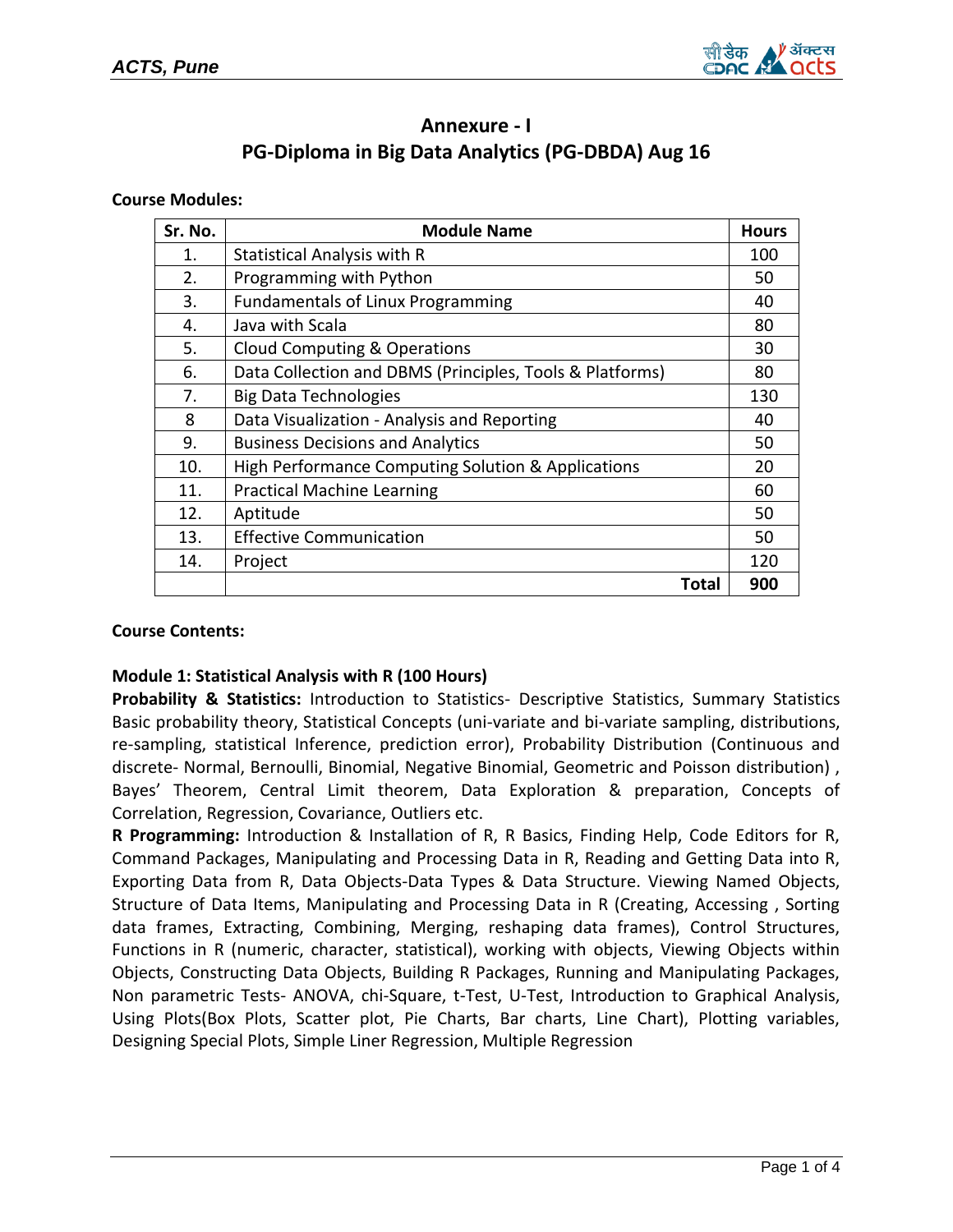## **Module 2: Programming with Python (50 Hours)**

Introduction to Python, Basic Syntax, Data Types, Variables, Operators, Input/output, Flow of Control (Modules, Branching), If, If- else, Nested if-else, Looping, For, While, Nested loops, Control Structure, Break, Continue, Pass, Strings and Tuples, Accessing Strings, Basic Operations, String slices, Working with Lists, Introduction, Accessing list, Operations, Function and Methods, Files, Modules, Dictionaries, Functions and Functional Programming, Declaring and calling Functions, Declare, assign and retrieve values from Lists, Introducing Tuples, Accessing tuples

**Advanced Python:** Object Oriented, OOPs concept, Class and object, Attributes, Inheritance, Overloading, Overriding, Data hiding, Operations Exception, Exception Handling, Except clause, Try finally clause, User Defined Exceptions

Python Libraries

Introduction to Machine learning packages like NUMPY, SCIPY, PANDAS etc.

## **Module 3: Fundamentals of Linux Programming (40 Hours)**

Linux History and Operation, Installing and Configuring Linux, Shells, Commands, and Navigation, Common Text Editors, Administering Linux, Introduction to Users and Groups, Linux shell scripting

## **Module 4: Java with Scala (80 Hours)**

Data Types, Operators and Language, Constructs, Inner Classes and Inheritance, Interface and Package, Exceptions, Threads

Introduction, Unified Types, Classes, Traits, Mixin Class Composition, Anonymous Function Syntax, Higher-order Functions, Nested Functions, Currying, Case Classes, Pattern Matching, Singleton Objects, XML Processing, Regular Expression Patterns, Extractor Objects, Sequence Comprehensions, Generic Classes

## **Module 5: Cloud Computing & Operations (30 Hours)**

**Introduction to Cloud Computing:** Definition, Characteristics, Components, Cloud provider, SAAS, PAAS, IAAS and other Organizational scenarios of clouds, Administering & Monitoring cloud services, benefits and limitations, Deploy application over cloud. Comparison among SAAS, PAAS, IAAS, Cloud computing platforms: Infrastructure as service: Amazon EC2, Platform as Service: Google App Engine, Microsoft Azure Utility Computing, Elastic Computing, SLA, clusters, cloud analytics, challenges of cloud environment, HPC in the cloud

## **Module 6: Data Collection and DBMS (Principles, Tools & Platforms) (80 Hours)**

Database Concepts (File System and DBMS), Database Storage Structures (Tablespace, Control files, Data files), Structured and Unstructured data, SQL Commands (DDL, DML & DCL), Dataware Housing concept , No-SQL, Data Models - XML, working with MongoDB), Tools - OLTP and OLAP, data preparation and cleaning techniques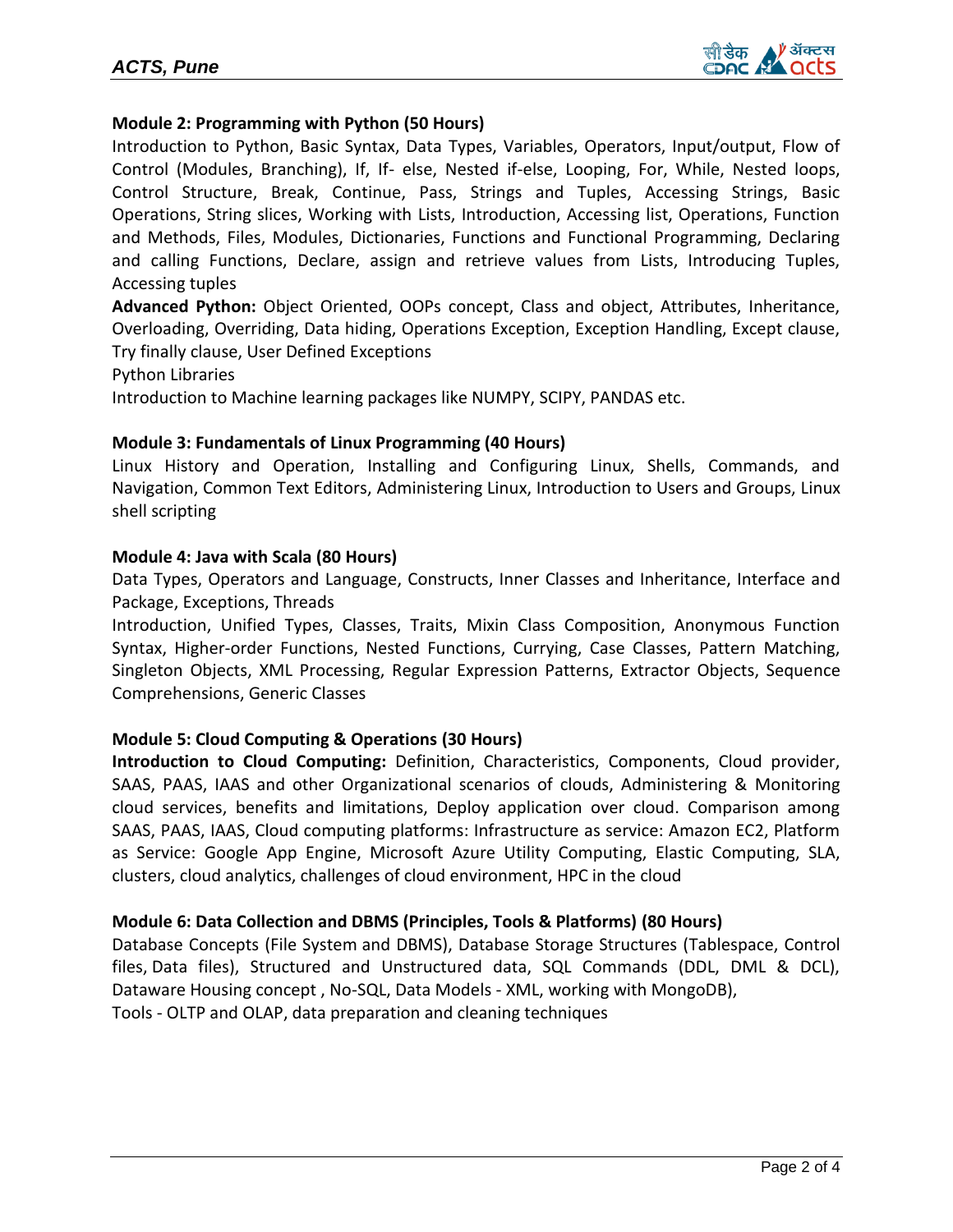

## **Module 7: Big Data Technologies (130 Hours)**

**Introduction to Big Data-** Big data definition, enterprise / structured data, social / unstructured data, unstructured data needs for analytics, What is Big Data, Big Deal about Big Data, Big Data Sources, Industries using Big Data, Big Data challenges.

**Hadoop:** Introduction of Big data programming-Hadoop, History of Hadoop, The ecosystem and stack, The Hadoop Distributed File System (HDFS), Components of Hadoop, Design of HDFS, Java interfaces to HDFS, Architecture overview, Development Environment, Hadoop distribution and basic commands, Eclipse development, The HDFS command line and web interfaces, The HDFS Java API (lab), Analyzing the Data with Hadoop, Scaling Out, Hadoop event stream processing, complex event processing, MapReduce Introduction, Developing a Map Reduce Application, How Map Reduce Works, The MapReduce Anatomy of a Map Reduce Job run, Failures, Job Scheduling, Shuffle and Sort, Task execution, Map Reduce Types and Formats, Map Reduce Features, Real-World MapReduce,

**Hadoop ETL:** Hadoop ETL Development, ETL Process in Hadoop, Discussion of ETL functions, Data Extractions, Need of ETL tools, Advantages of ETL tools.

**Hadoop Reporting Tools:** Jaspersoft (reporting and analytics server), Pentaho (data integration and business analytics), Splunk (platform for IT analytics), Talend (big data integration, data management and application integration)

Introduction to Pig and HIVE- Programming Pig: Engine for executing data flows in parallel on Hadoop, Programming with Hive: Data warehouse system for Hadoop, Optimizing with Combiners and Partitioners (lab), More common algorithms: sorting, indexing and searching (lab), Relational manipulation: map-side and reduce-side joins (lab), evolution, purpose and use, HDFS – Overview and concepts, data flow (read and write), interface to HDFS (HTTP, CLI and Java API), high availability and Name Node federation, Map Reduce developing and deploying programs, optimization techniques, Map Reduce Anatomy, Data flow framework programming Map Reduce best practices and debugging, Introduction to Hadoop ecosystem, integration R with Hadoop

**Hadoop Environment:** Setting up a Hadoop Cluster, Cluster specification, Cluster Setup and Installation, Hadoop Configuration, Security in Hadoop, Administering Hadoop, HDFS – Monitoring & Maintenance, Hadoop benchmarks, Hadoop in the cloud.

#### **Introduction to Apache Spark and Use Cases**

**Apache Spark APIs for large-scale data processing:** Overview, Linking with Spark, Initializing Spark, Resilient Distributed Datasets (RDDs), External Datasets, RDD Operations, Passing Functions to Spark, Working with Key-Value Pairs, Shuffle operations, RDD Persistence, Removing Data, Shared Variables, Deploying to a Cluster

**Apache Phoenix:** Apache Phoenix Overview, Need of Phoenix, Features, Installation and Configurations, Views and Multi Tenancy, Secondary Indexes, Joins, Query Optimizations, Roadmap of Phoenix.

#### **Module 8: Data Visualization - Analysis and Reporting (40 Hours)**

Information Visualization, Data analytics Life Cycle, Analytic Processes and Tools, Analysis vs. Reporting, Modern Data Analytic Tools, Visualization Techniques, Visual Encodings, Visualization algorithms, Data collection and binding, Cognitive issues, Interactive visualization,